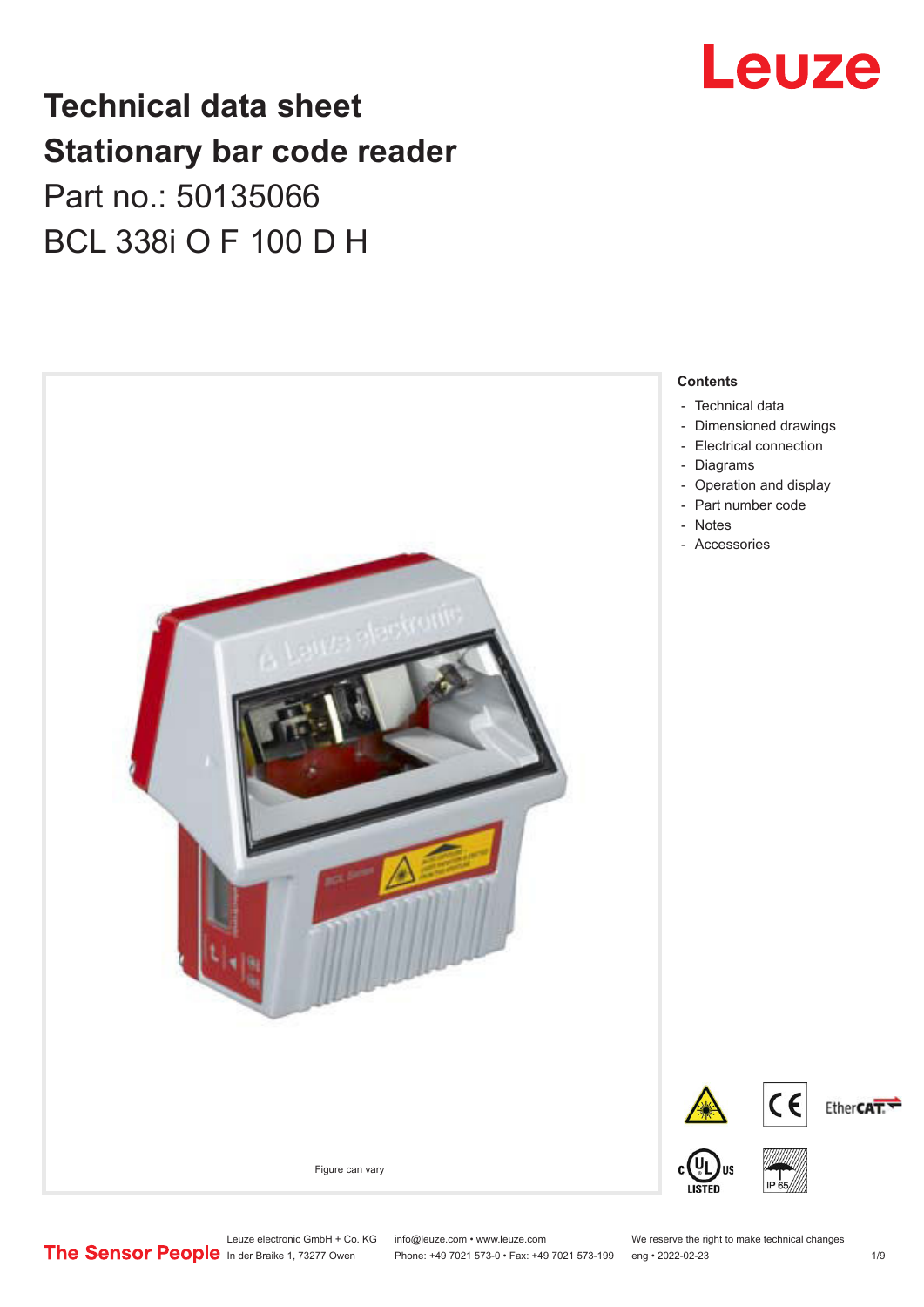## <span id="page-1-0"></span>**Technical data**

# Leuze

| <b>Series</b>                              | <b>BCL 300i</b>                                            |
|--------------------------------------------|------------------------------------------------------------|
| <b>Special version</b>                     |                                                            |
| <b>Special version</b>                     | Heating                                                    |
| <b>Functions</b>                           |                                                            |
| <b>Functions</b>                           | Alignment mode                                             |
|                                            | AutoConfig                                                 |
|                                            | AutoControl                                                |
|                                            | AutoReflAct                                                |
|                                            | Code fragment technology                                   |
|                                            | Heating                                                    |
|                                            | <b>LED</b> indicator                                       |
|                                            | Reference code comparison                                  |
|                                            |                                                            |
| <b>Characteristic parameters</b>           |                                                            |
| <b>MTTF</b>                                | 110 years                                                  |
| <b>Read data</b>                           |                                                            |
| Code types, readable                       | 2/5 Interleaved                                            |
|                                            | Codabar                                                    |
|                                            | Code 128                                                   |
|                                            | Code 39                                                    |
|                                            | Code 93                                                    |
|                                            | <b>EAN 8/13</b>                                            |
|                                            | GS1 Databar Expanded                                       |
|                                            | <b>GS1 Databar Limited</b>                                 |
|                                            | <b>GS1 Databar Omnidirectional</b>                         |
|                                            | <b>UPC</b>                                                 |
| Scanning rate, typical                     | $1,000$ scans/s                                            |
| Bar codes per reading gate, max.<br>number | 64 Piece(s)                                                |
| <b>Optical data</b>                        |                                                            |
| <b>Reading distance</b>                    | 80  455 mm                                                 |
| <b>Light source</b>                        | Laser, Red                                                 |
| Wavelength                                 | 655 nm                                                     |
| Laser class                                | 1, IEC/EN 60825-1:2014                                     |
| <b>Transmitted-signal shape</b>            | Continuous                                                 |
| <b>Modulus size</b>                        | $0.30.5$ mm                                                |
| Reading method                             | Oscillating-mirror scanner                                 |
| <b>Beam deflection</b>                     | Via rotating polygon wheel + stepping<br>motor with mirror |
| Light beam exit                            | Zero position at side at angle less than<br>$90^{\circ}$   |
| <b>Oscillating mirror frequency</b>        | 10 Hz                                                      |
| Max. swivel angle                          | 15°                                                        |
| <b>Electrical data</b>                     |                                                            |
|                                            |                                                            |

| <b>Interface</b>                            |                                                   |
|---------------------------------------------|---------------------------------------------------|
| Type                                        | EtherCAT                                          |
|                                             |                                                   |
| <b>EtherCAT</b>                             |                                                   |
| <b>Function</b>                             | Process                                           |
| <b>Transmission protocol</b>                | EtherCAT, CoE and EoE                             |
| <b>Service interface</b>                    |                                                   |
| <b>Type</b>                                 | <b>USB 2.0</b>                                    |
| <b>USB</b>                                  |                                                   |
| <b>Function</b>                             | Configuration via software                        |
|                                             | Service                                           |
|                                             |                                                   |
| <b>Connection</b>                           |                                                   |
| <b>Number of connections</b>                | 1 Piece(s)                                        |
| <b>Connection 1</b>                         |                                                   |
| <b>Function</b>                             | <b>BUS IN</b>                                     |
|                                             | Connection to device                              |
|                                             | Data interface<br>PWR / SW IN / OUT               |
|                                             | Service interface                                 |
| Type of connection                          | Plug connector, It is essential to use a          |
|                                             | connection unit when commissioning the<br>device. |
| No. of pins                                 | $32 - pin$                                        |
| <b>Type</b>                                 | Male                                              |
| <b>Mechanical data</b>                      |                                                   |
|                                             |                                                   |
| Design                                      | Cubic                                             |
| Dimension (W x H x L)                       | 125 mm x 58 mm x 110 mm                           |
| <b>Housing material</b>                     | Metal                                             |
| <b>Metal housing</b><br>Lens cover material | Diecast aluminum<br>Glass                         |
| Net weight                                  | 580 g                                             |
| <b>Housing color</b>                        | Red                                               |
|                                             | Silver                                            |
| <b>Type of fastening</b>                    | Dovetail grooves                                  |
|                                             | Fastening on back                                 |
|                                             | Via optional mounting device                      |
| <b>Operation and display</b>                |                                                   |
| Type of display                             | LED                                               |
|                                             | Monochromatic graphic display, 128 x 32<br>pixels |
| <b>Number of LEDs</b>                       | 2 Piece(s)                                        |
| Type of configuration                       | Via web browser                                   |
| <b>Operational controls</b>                 | Button(s)                                         |
| <b>Environmental data</b>                   |                                                   |
| Ambient temperature, operation              | $-3540 °C$                                        |
| Ambient temperature, storage                | $-20$ 70 °C                                       |
| <b>Relative humidity (non-condensing)</b>   | 090%                                              |
|                                             |                                                   |
|                                             |                                                   |
|                                             |                                                   |
|                                             |                                                   |
|                                             |                                                   |

#### **Electrical data**

#### **Protective circuit** Polarity reversal protection

| Performance data                               |              |  |  |  |
|------------------------------------------------|--------------|--|--|--|
| Supply voltage U <sub>p</sub>                  | 18  30 V. DC |  |  |  |
| Power consumption, max.                        | 45 W         |  |  |  |
|                                                |              |  |  |  |
| Inputs/outputs selectable                      |              |  |  |  |
| Output current, max.                           | 60 mA        |  |  |  |
| Number of inputs/outputs selectable 2 Piece(s) |              |  |  |  |

**Input current, max.** 8 mA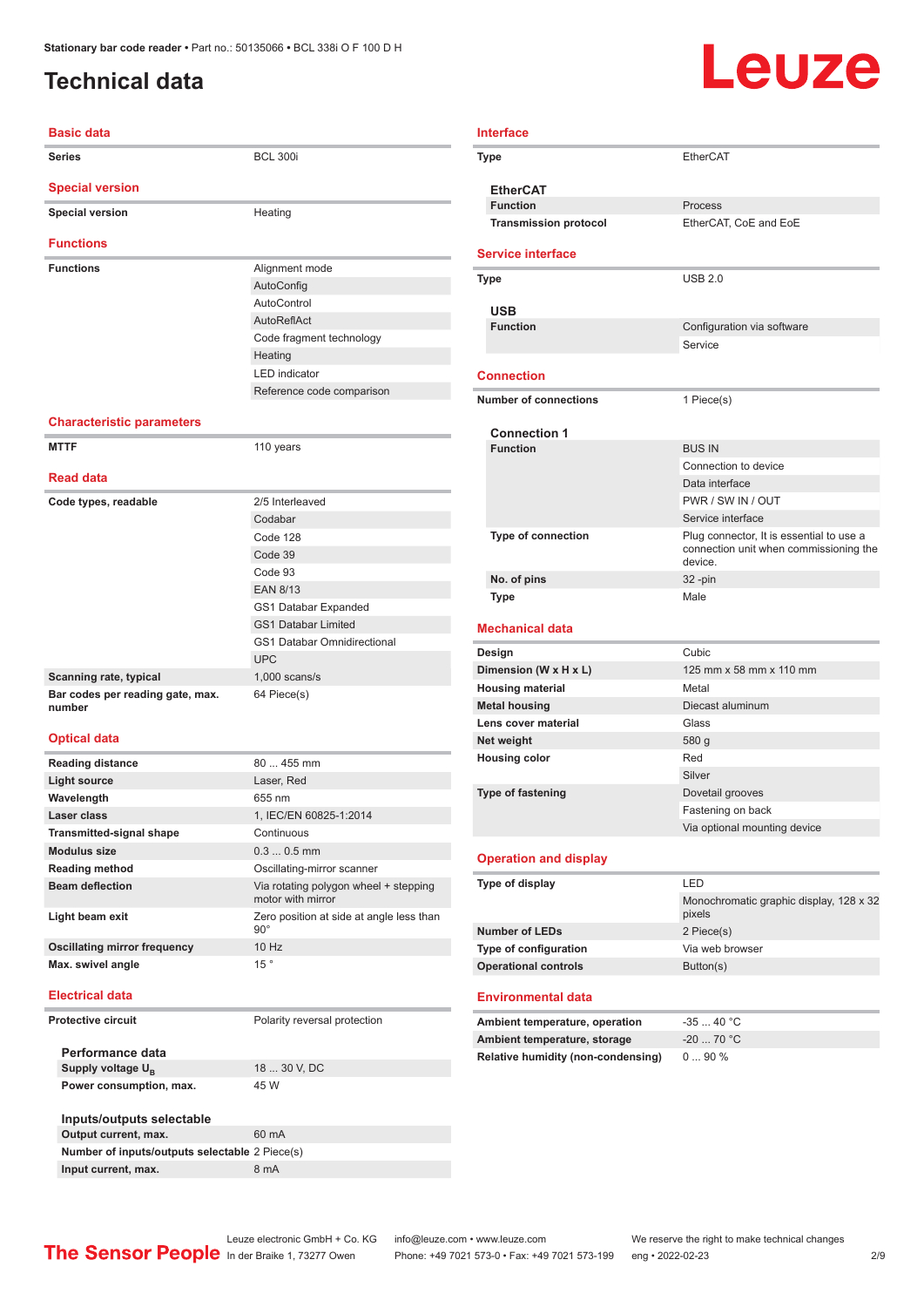# <span id="page-2-0"></span>**Technical data**

# Leuze

#### **Certifications**

| Degree of protection                                               | IP 65                    |
|--------------------------------------------------------------------|--------------------------|
| <b>Protection class</b>                                            | $\mathbf{III}$           |
| <b>Certifications</b>                                              | c UL US                  |
| Test procedure for EMC in accordance                               | EN 55022                 |
| with standard                                                      | EN 61000-4-2, -3, -4, -6 |
| Test procedure for shock in<br>accordance with standard            | IEC 60068-2-27, test Ea  |
| Test procedure for continuous shock<br>in accordance with standard | IEC 60068-2-29, test Eb  |
| Test procedure for vibration in<br>accordance with standard        | IEC 60068-2-6, test Fc   |

#### **Classification**

| <b>Customs tariff number</b> | 84719000 |
|------------------------------|----------|
| <b>ECLASS 5.1.4</b>          | 27280102 |
| <b>ECLASS 8.0</b>            | 27280102 |
| <b>ECLASS 9.0</b>            | 27280102 |
| ECLASS 10.0                  | 27280102 |
| ECLASS 11.0                  | 27280102 |
| ECLASS 12.0                  | 27280102 |
| <b>ETIM 5.0</b>              | EC002550 |
| <b>ETIM 6.0</b>              | EC002550 |
| <b>ETIM 7.0</b>              | EC002550 |

## **Dimensioned drawings**

All dimensions in millimeters









- B Swivel angle of the laser beam: ± 20 °
- C Deflection angle of the laser beam:  $\pm$  30 $^{\circ}$
- D M4 thread (5 deep)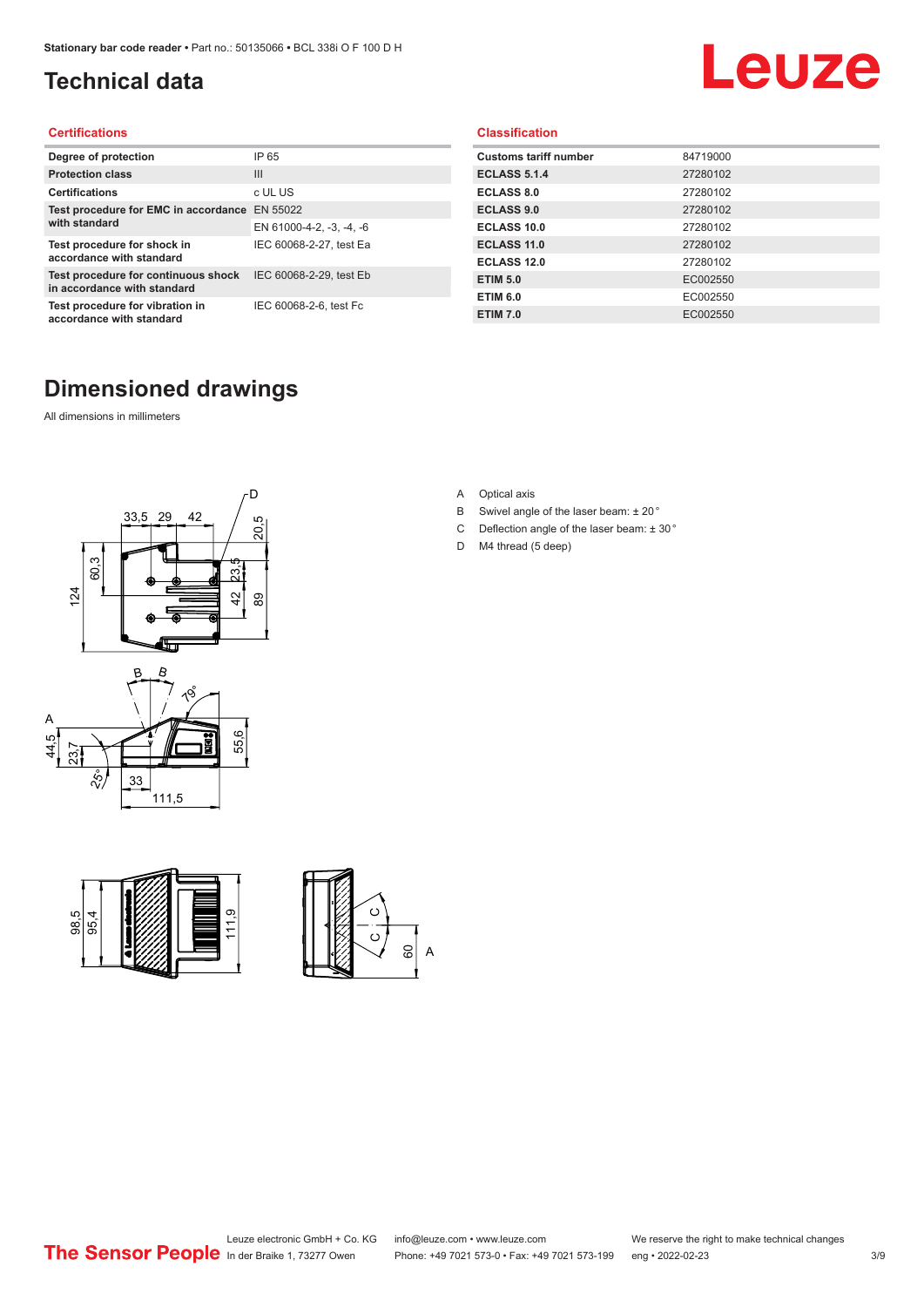### <span id="page-3-0"></span>**Electrical connection**

# Leuze

#### **Connection 1**

| <b>Function</b>           | <b>BUS IN</b>                                                              |
|---------------------------|----------------------------------------------------------------------------|
|                           | Connection to device                                                       |
|                           | Data interface                                                             |
|                           | PWR / SW IN / OUT                                                          |
|                           | Service interface                                                          |
| <b>Type of connection</b> | Plug connector                                                             |
| <b>Type of connection</b> | It is essential to use a connection unit when<br>commissioning the device. |
| No. of pins               | $32 - pin$                                                                 |
| <b>Type</b>               | Male                                                                       |

## **Diagrams**

#### Reading field curve



x Reading field distance [mm]

y Reading field width [mm]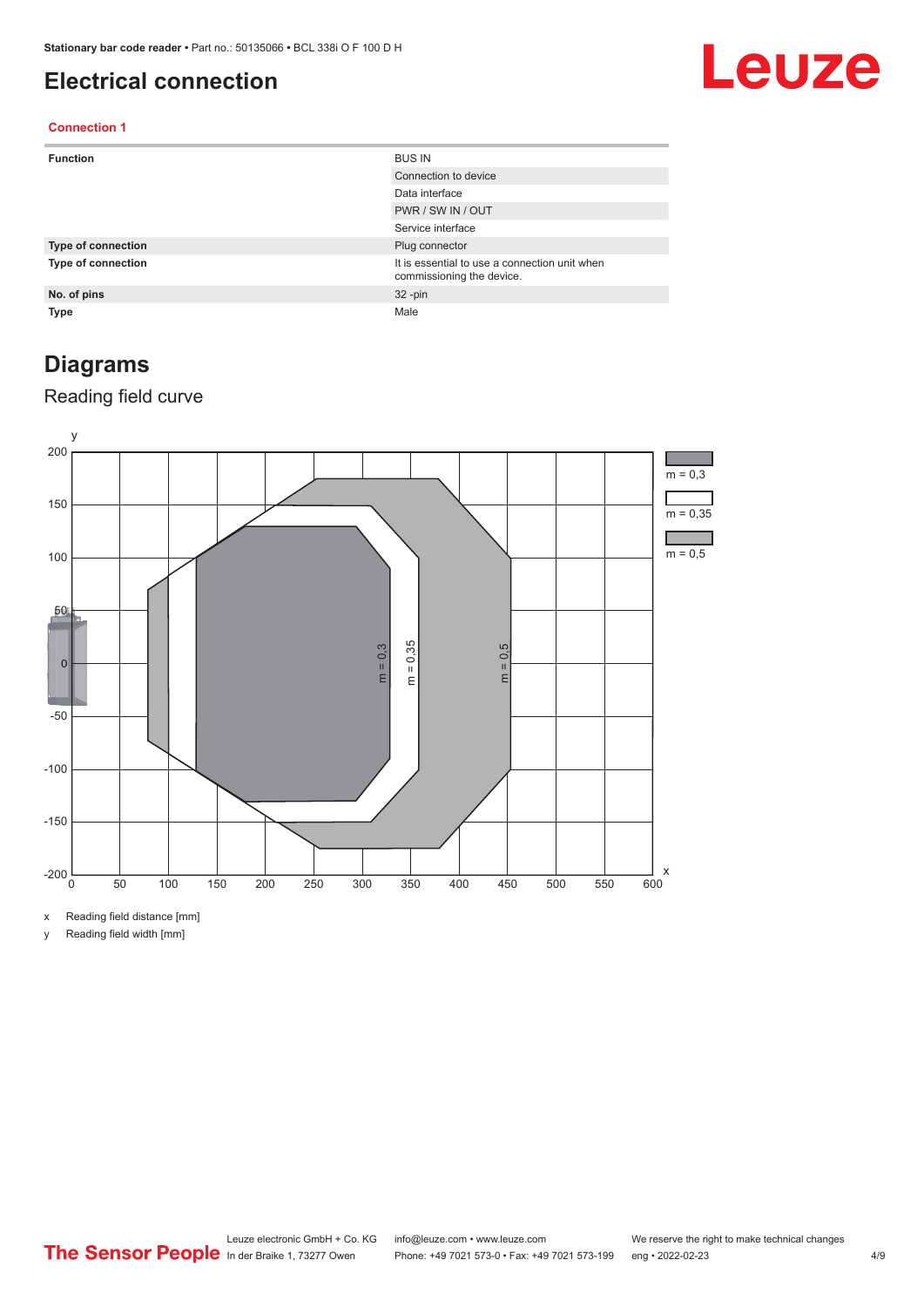### <span id="page-4-0"></span>**Diagrams**

# Leuze

#### Lateral reading field curve



x Reading field distance [mm]

y Reading field height [mm]

# **Operation and display**

| LED<br><b>Display</b> |            |                                       | <b>Meaning</b>                  |  |
|-----------------------|------------|---------------------------------------|---------------------------------|--|
|                       | <b>PWR</b> | Green, flashing                       | Device ok, initialization phase |  |
|                       |            | Green, continuous light               | Device OK                       |  |
|                       |            | Green, briefly off - on               | Reading successful              |  |
|                       |            | green, briefly off - briefly red - on | Reading not successful          |  |
|                       |            | Orange, continuous light              | Service mode                    |  |
|                       |            | Red, flashing                         | Device OK, warning set          |  |
|                       |            | Red, continuous light                 | Error, device error             |  |
| $\mathcal{P}$         | <b>BUS</b> | Green, flashing                       | Initialization                  |  |
|                       |            | Green, continuous light               | Bus operation ok                |  |
|                       |            | Red, flashing                         | Communication error             |  |
|                       |            | Red, continuous light                 | Bus error                       |  |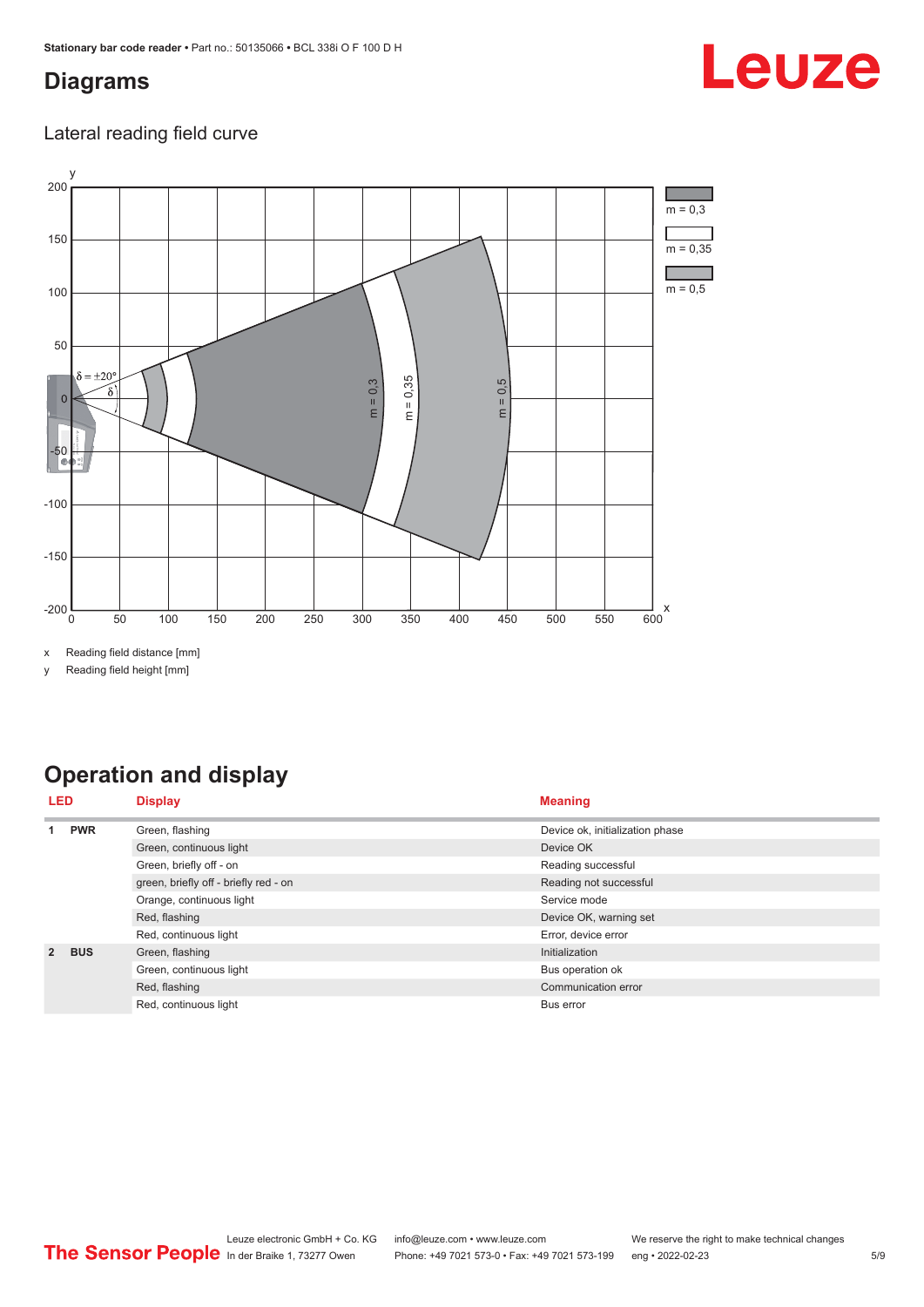### <span id="page-5-0"></span>**Part number code**

Part designation: **BCL XXXX YYZ AAA BB CCCC**



| <b>BCL</b>  | <b>Operating principle</b><br>BCL: bar code reader                                                                                                                                                                                       |
|-------------|------------------------------------------------------------------------------------------------------------------------------------------------------------------------------------------------------------------------------------------|
| <b>XXXX</b> | Series/interface (integrated fieldbus technology)<br>300i: RS 232 / RS 422 (stand-alone)<br>301i: RS 485 (multiNet slave)<br>304i: PROFIBUS DP<br>308i: EtherNet TCP/IP, UDP<br>338i: EtherCAT<br>348i: PROFINET RT<br>358i: EtherNet/IP |
| YY          | <b>Scanning principle</b><br>S: line scanner (single line)<br>R1: line scanner (raster)<br>O: oscillating-mirror scanner (oscillating mirror)                                                                                            |
| Z           | <b>Optics</b><br>N: High Density (close)<br>M: Medium Density (medium distance)<br>F: Low Density (remote)<br>L: Long Range (very large distances)<br>J: ink-jet (depending on the application)                                          |
| <b>AAA</b>  | <b>Beam exit</b><br>100: lateral<br>102: front                                                                                                                                                                                           |
| <b>BB</b>   | <b>Special equipment</b><br>D: With display<br>H: With heating<br>DH: optionally with display and heating<br>P: plastic exit window                                                                                                      |
| <b>CCCC</b> | <b>Functions</b><br>F007: optimized process data structure                                                                                                                                                                               |
| <b>Note</b> |                                                                                                                                                                                                                                          |



 $\%$  A list with all available device types can be found on the Leuze website at www.leuze.com.

### **Notes**

**Observe intended use!** Λ  $\%$  This product is not a safety sensor and is not intended as personnel protection.  $\%$  The product may only be put into operation by competent persons.  $\%$  Only use the product in accordance with its intended use.

| <b>ATTENTION! LASER RADIATION - CLASS 1 LASER PRODUCT</b>                                                                                                                                                                                                  |
|------------------------------------------------------------------------------------------------------------------------------------------------------------------------------------------------------------------------------------------------------------|
| The device satisfies the requirements of IEC/EN 60825-1:2014 safety requlations for a product of laser class 1 and complies with 21 CFR 1040.10 except<br>for conformance with IEC 60825-1 Ed. 3., as described in Laser Notice No. 56, dated May 8, 2019. |
| $\&$ Observe the applicable statutory and local laser protection requisitions.                                                                                                                                                                             |
| $\%$ The device must not be tampered with and must not be changed in any way.<br>There are no user-serviceable parts inside the device.<br>Repairs must only be performed by Leuze electronic GmbH + Co. KG.                                               |
|                                                                                                                                                                                                                                                            |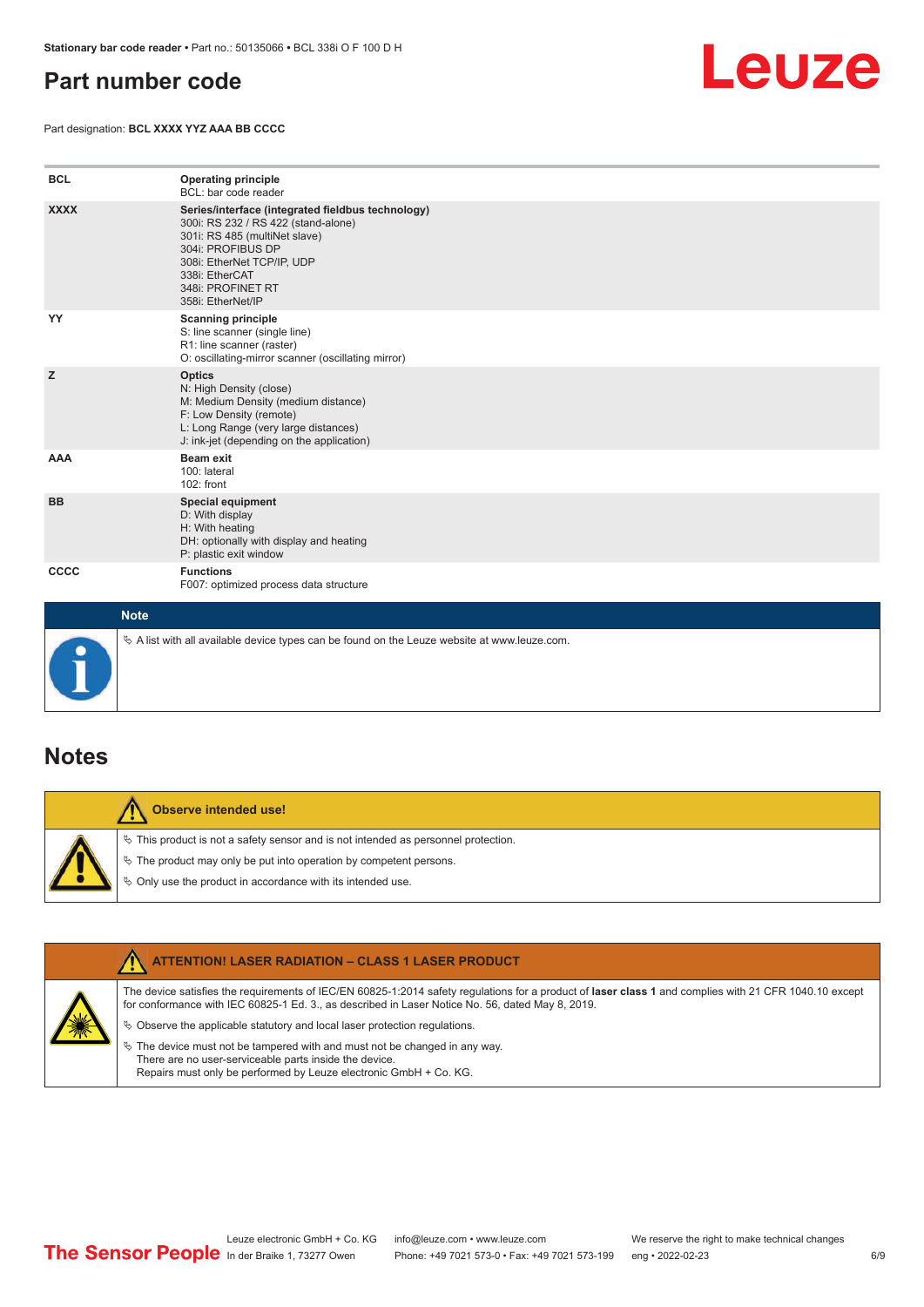# Leuze

### **Accessories**

# Connection technology - Connection cables

|  | Part no. | <b>Designation</b>             | <b>Article</b>   | <b>Description</b>                                                                                                                                                                            |
|--|----------|--------------------------------|------------------|-----------------------------------------------------------------------------------------------------------------------------------------------------------------------------------------------|
|  | 50132079 | KD U-M12-5A-V1-<br>050         | Connection cable | Connection 1: Connector, M12, Axial, Female, A-coded, 5-pin<br>Connection 2: Open end<br>Shielded: No<br>Cable length: 5,000 mm<br>Sheathing material: PVC                                    |
|  | 50135074 | <b>KS ET-M12-4A-P7-</b><br>050 | Connection cable | Suitable for interface: Ethernet<br>Connection 1: Connector, M12, Axial, Male, D-coded, 4-pin<br>Connection 2: Open end<br>Shielded: Yes<br>Cable length: 5,000 mm<br>Sheathing material: PUR |

# Connection technology - Interconnection cables

|                 |            | Part no. | <b>Designation</b>                     | <b>Article</b>        | <b>Description</b>                                                                                                                                                                                                               |
|-----------------|------------|----------|----------------------------------------|-----------------------|----------------------------------------------------------------------------------------------------------------------------------------------------------------------------------------------------------------------------------|
| $\sigma^2$<br>肩 | ▣          | 50117011 | <b>KB USB A - USB</b><br>miniB         | Service line          | Suitable for interface: USB<br>Connection 1: USB<br>Connection 2: USB<br>Shielded: Yes<br>Cable length: 1,500 mm<br>Sheathing material: PVC                                                                                      |
|                 |            | 50137078 | <b>KSS ET-M12-4A-</b><br>M12-4A-P7-050 | Interconnection cable | Suitable for interface: Ethernet<br>Connection 1: Connector, M12, Axial, Male, D-coded, 4-pin<br>Connection 2: Connector, M12, Axial, Male, D-coded, 4-pin<br>Shielded: Yes<br>Cable length: 5,000 mm<br>Sheathing material: PUR |
|                 | ti<br>Ultr | 50135081 | <b>KSS ET-M12-4A-</b><br>RJ45-A-P7-050 | Interconnection cable | Suitable for interface: Ethernet<br>Connection 1: Connector, M12, Axial, Male, D-coded, 4-pin<br>Connection 2: RJ45<br>Shielded: Yes<br>Cable length: 5,000 mm<br>Sheathing material: PUR                                        |

# Connection technology - Connection boxes

| Part no.   | <b>Designation</b> | <b>Article</b>  | <b>Description</b>                                                                                                                                         |
|------------|--------------------|-----------------|------------------------------------------------------------------------------------------------------------------------------------------------------------|
| 50134929 * | ME 338 103         | Connection unit | Suitable for: BCL 338i, BPS 338i<br>Suitable for interface: EtherCAT<br>Number of connections: 4 Piece(s)<br>Connection: Cable with connector, M12, 900 mm |
| 50134927 * | ME 338 104         | Connection unit | Suitable for: BCL 338i<br>Suitable for interface: EtherCAT<br>Number of connections: 5 Piece(s)<br>Connection: Cable with connector, M12, 900 mm           |
| 50134928 * | ME 338 214         | Connection unit | Suitable for: BCL 338i<br>Suitable for interface: EtherCAT<br>Number of connections: 5 Piece(s)<br>Connection: Cable with connector, M12, 600 mm           |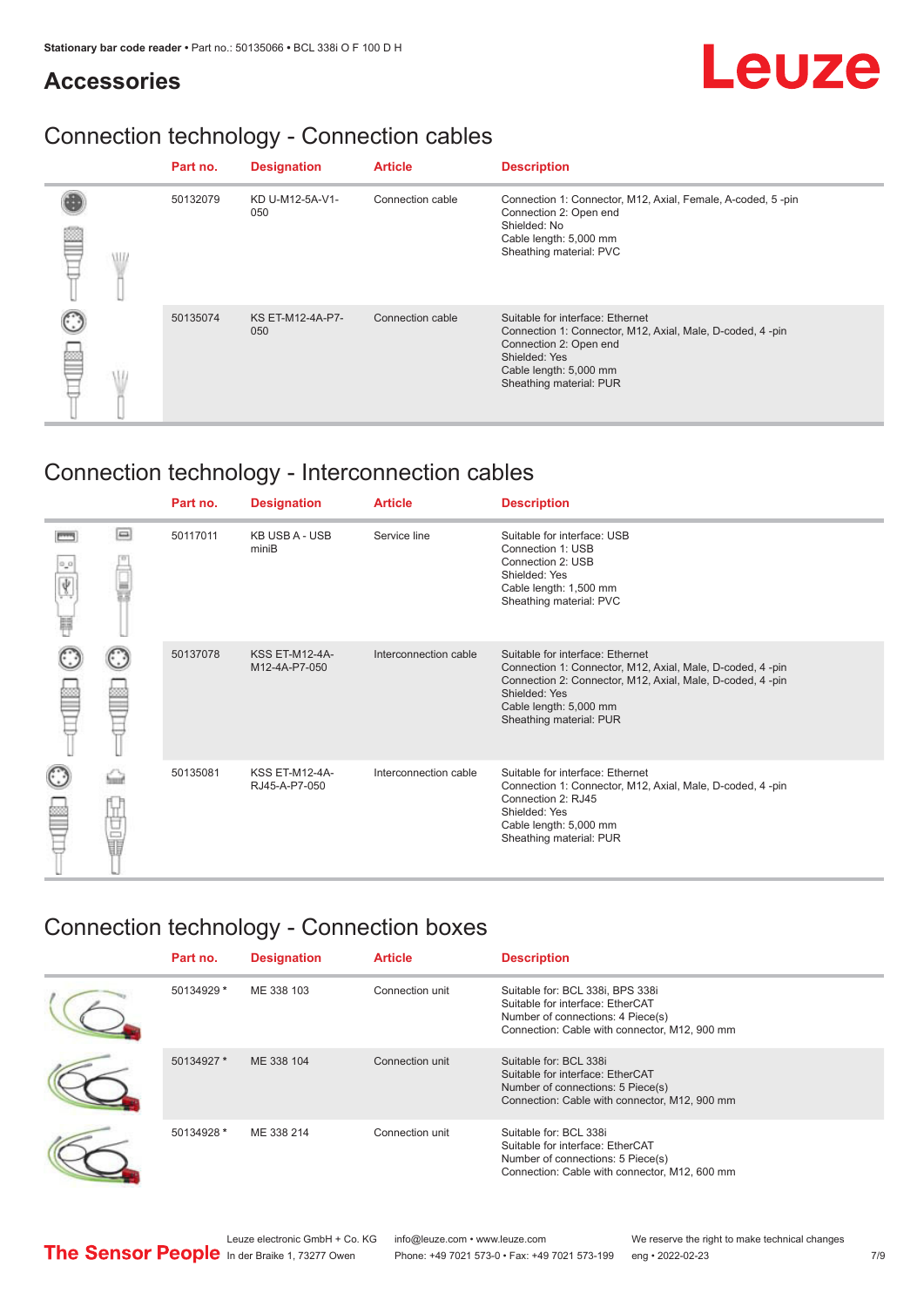# **Accessories**

#### **Part no.** Designation **Article Description** 50134931 **\*** MK 338 Connection unit Suitable for: BCL 338i, BPS 338i Suitable for interface: EtherCAT Number of connections: 4 Piece(s) Connection: Terminal 50134930 **\*** MS 338 Connection unit Suitable for: BCL 338i, BPS 338i Suitable for interface: EtherCAT Number of connections: 4 Piece(s) Connection: Connector, M12

\* Necessary accessories, please order separately

## Mounting technology - Mounting brackets

|      | Part no. | <b>Designation</b> | <b>Article</b>  | <b>Description</b>                                                                                                                                                                            |
|------|----------|--------------------|-----------------|-----------------------------------------------------------------------------------------------------------------------------------------------------------------------------------------------|
| $-1$ | 50121433 | BT 300 W           | Mounting device | Design of mounting device: Angle, L-shape<br>Fastening, at system: Through-hole mounting<br>Mounting bracket, at device: Screw type<br>Type of mounting device: Adjustable<br>Material: Metal |

## Mounting technology - Rod mounts

| Part no. | <b>Designation</b> | <b>Article</b>  | <b>Description</b>                                                                                                                                                                                                                                                |
|----------|--------------------|-----------------|-------------------------------------------------------------------------------------------------------------------------------------------------------------------------------------------------------------------------------------------------------------------|
| 50121435 | BT 56 - 1          | Mounting device | Functions: Static applications<br>Design of mounting device: Mounting system<br>Fastening, at system: For 12 mm rod, For 14 mm rod, For 16 mm rod<br>Mounting bracket, at device: Clampable<br>Material: Metal<br>Tightening torque of the clamping jaws: $8 N·m$ |

### Mounting technology - Other

| Part no. | <b>Designation</b> | <b>Article</b>  | <b>Description</b>                                                                                                                                 |
|----------|--------------------|-----------------|----------------------------------------------------------------------------------------------------------------------------------------------------|
| 50124941 | <b>BTU 0300M-W</b> | Mounting device | Fastening, at system: Through-hole mounting<br>Mounting bracket, at device: Clampable, Groove mounting, Suited for M4<br>screws<br>Material: Metal |

Leuze